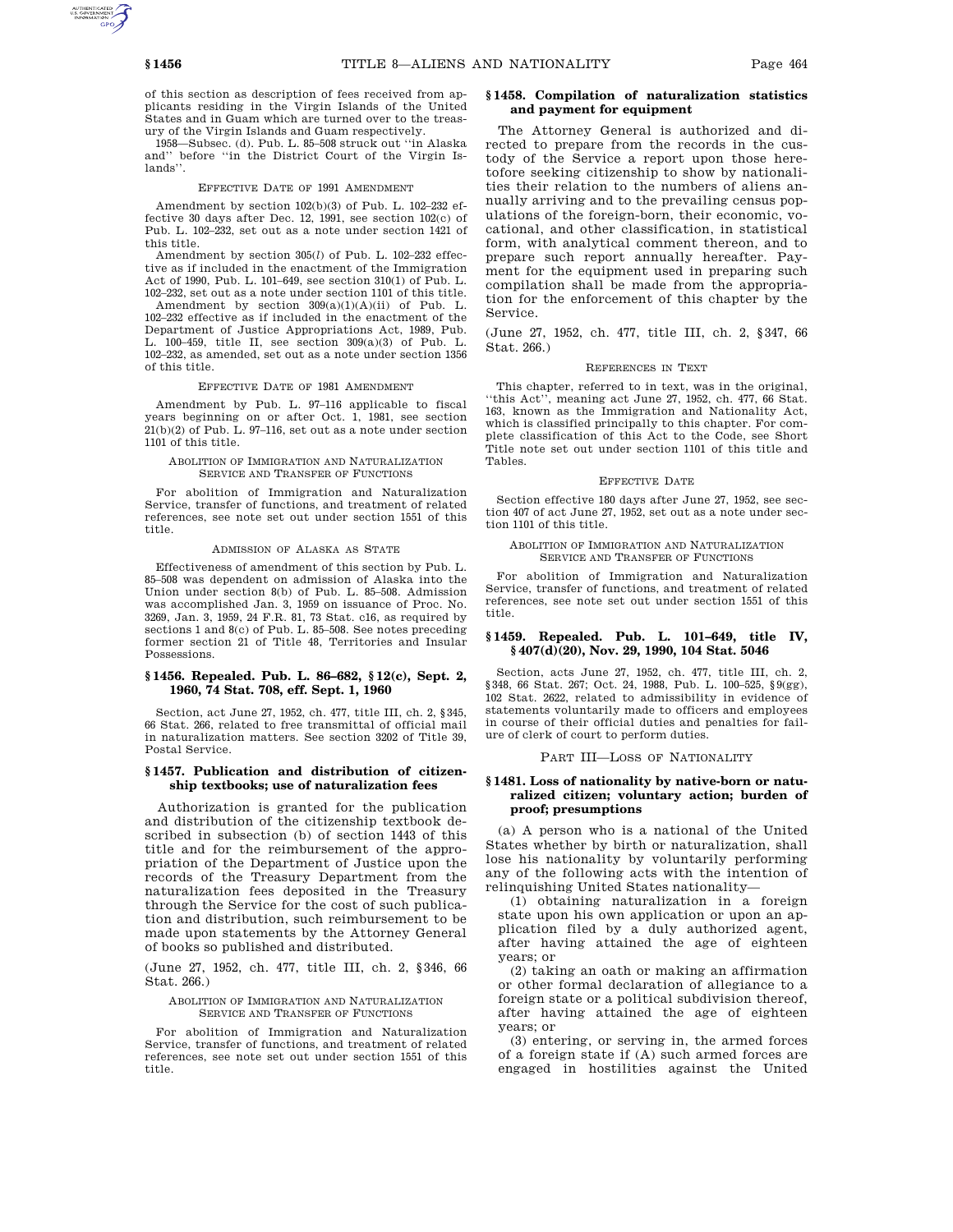States, or (B) such persons serve as a commissioned or non-commissioned officer; or

(4)(A) accepting, serving in, or performing the duties of any office, post, or employment under the government of a foreign state or a political subdivision thereof, after attaining the age of eighteen years if he has or acquires the nationality of such foreign state; or (B) accepting, serving in, or performing the duties of any office, post, or employment under the government of a foreign state or a political subdivision thereof, after attaining the age of eighteen years for which office, post, or employment an oath, affirmation, or declaration of allegiance is required; or

(5) making a formal renunciation of nationality before a diplomatic or consular officer of the United States in a foreign state, in such form as may be prescribed by the Secretary of State; or

(6) making in the United States a formal written renunciation of nationality in such form as may be prescribed by, and before such officer as may be designated by, the Attorney General, whenever the United States shall be in a state of war and the Attorney General shall approve such renunciation as not contrary to the interests of national defense; or

(7) committing any act of treason against, or attempting by force to overthrow, or bearing arms against, the United States, violating or conspiring to violate any of the provisions of section 2383 of title 18, or willfully performing any act in violation of section 2385 of title 18, or violating section 2384 of title 18 by engaging in a conspiracy to overthrow, put down, or to destroy by force the Government of the United States, or to levy war against them, if and when he is convicted thereof by a court martial or by a court of competent jurisdiction.

(b) Whenever the loss of United States nationality is put in issue in any action or proceeding commenced on or after September 26, 1961 under, or by virtue of, the provisions of this chapter or any other Act, the burden shall be upon the person or party claiming that such loss occurred, to establish such claim by a preponderance of the evidence. Any person who commits or performs, or who has committed or performed, any act of expatriation under the provisions of this chapter or any other Act shall be presumed to have done so voluntarily, but such presumption may be rebutted upon a showing, by a preponderance of the evidence, that the act or acts committed or performed were not done voluntarily.

(June 27, 1952, ch. 477, title III, ch. 3, §349, 66 Stat. 267; Sept. 3, 1954, ch. 1256, §2, 68 Stat. 1146; Pub. L. 87–301, §19, Sept. 26, 1961, 75 Stat. 656; Pub. L. 94–412, title V, §501(a), Sept. 14, 1976, 90 Stat. 1258; Pub. L. 95–432, §§2, 4, Oct. 10, 1978, 92 Stat. 1046; Pub. L. 97–116, §18(k)(2), (q), Dec. 29, 1981, 95 Stat. 1620, 1621; Pub. L. 99–653, §§18, 19, Nov. 14, 1986, 100 Stat. 3658; Pub. L. 100–525, §§8(m), (n), 9(hh), Oct. 24, 1988, 102 Stat. 2618, 2622.)

#### REFERENCES IN TEXT

This chapter, referred to in subsec. (b), was in the original a reference to this Act, meaning act June 27, 1952, ch. 477, 66 Stat. 163, known as the Immigration and Nationality Act, which is classified principally to this chapter. For complete classification of this Act to the Code, see Short Title note set out under section 1101 of this title and Tables.

### **AMENDMENTS**

1988—Subsec. (a). Pub. L. 100–525, §9(hh), substituted ''A person'' for ''From and after the effective date of this chapter a person''.

Subsecs. (a) to (c). Pub. L. 100–525, §8(m), (n), amended Pub. L. 99–653. See 1986 Amendment notes below.

1986—Subsec. (a). Pub. L. 99–653, §18(a), as amended by Pub. L. 100–525, §8(m)(1), inserted ''voluntarily performing any of the following acts with the intention of relinquishing United States nationality'' after ''his nationality by''.

Subsec. (a)(1). Pub. L. 99–653, §18(b), substituted ''or upon an application filed by a duly authorized agent, after having attained the age of eighteen years'' for 'upon an application filed in his behalf by a parent, guardian, or duly authorized agent, or through the naturalization of a parent having legal custody of such person: *Provided* That nationality shall not be lost by any person under this section as the result of the naturalization of a parent or parents while such person is under the age of twenty-one years, or as the result of a naturalization obtained on behalf of a person under twenty-one years of age by a parent, guardian, or duly authorized agent, unless such person shall fail to enter the United States to establish a permanent residence prior to his twenty-fifth birthday: *And provided further*, That a person who shall have lost nationality prior to January 1, 1948, through the naturalization in a foreign state of a parent or parents, may, within one year from the effective date of this chapter, apply for a visa and for admission to the United States as a special immigrant under the provisions of section  $1101(a)(27)(E)$  of this title''.

Subsec. (a)(2). Pub. L. 99–653, §18(c), inserted '', after having attained the age of eighteen years'' after ''political subdivision thereof''.

Subsec. (a)(3). Pub. L. 99–653,  $$18(d)$ , as amended by Pub. L. 100–525, §8(m)(2), substituted ''if (A) such armed forces are engaged in hostilities against the United States, or (B) such persons serve as a commissioned or non-commissioned officer; or'' for ''unless, prior to such entry or service, such entry or service is specifically authorized in writing by the Secretary of State and the Secretary of Defense: *Provided*, That the entry into such service by a person prior to the attainment of his eighteenth birthday shall serve to expatriate such person only if there exists an option to secure a release from such service and such person fails to exercise such option at the attainment of his eighteenth birthday; or''.

Subsec. (a)(4). Pub. L. 99–653, §18(e), (f), as amended by Pub. L. 100–525,  $\frac{8}{0}$ (3), inserted "after attaining the age of eighteen years'' after ''political subdivision thereof,'' in subpars. (A) and (B).

Subsecs. (b), (c). Pub. L. 99–653, §19, as amended by Pub. L. 100–525, §8(n), redesignated former subsec. (c) as (b) and substituted ''Any'' for ''Except as provided in subsection (b) of this section, any'', and struck out former subsec. (b) which read as follows: ''Any person who commits or performs any act specified in subsection (a) of this section shall be conclusively presumed to have done so voluntarily and without having been subjected to duress of any kind, if such person at the time of the act was a national of the state in which the act was performed and had been physically present in such state for a period or periods totaling ten years or more immediately prior to such act.''

1981—Subsec. (a). Pub. L. 97–116 struck out ''(a)'' designation as added by section 4 of Pub. L. 95–432, which was not executed since it would have resulted in a subsec. (a) designation of "(a)(a)", and substituted in par. (1) ''special immigrant'' for ''nonquota immigrant''.

1978—Subsec. (a)(5). Pub. L. 95–432, §§2, 4, redesignated par. (6) as (5). Former par. (5), which dealt with expatriation of persons who voted in a political elec-